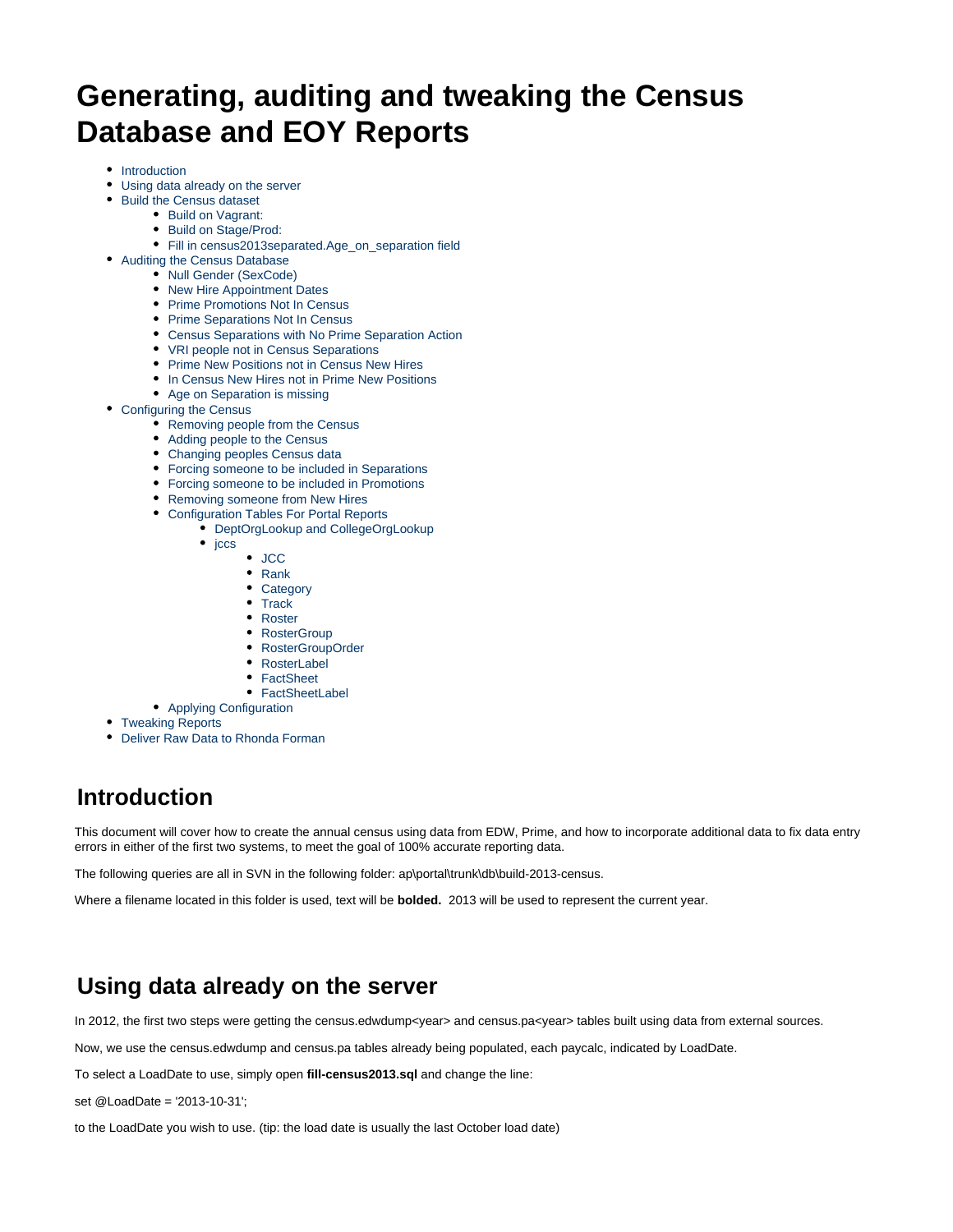Also, open **fill-census2013separated.sql** and set the following two dates to match the reporting period:

AND maxtime.separation\_date >='2012-11-01' AND maxtime.separation\_date <='2013-10-31')

Also, open **fill-census2013new.sql** and set the following two dates to match the reporting period:

ods\_new\_position\_view.new\_position\_date >= '2012-11-01' AND ods\_new\_position\_view.new\_position\_date <= '2013-10-31' AND

# <span id="page-1-0"></span>**Build the Census dataset**

When I refer to the census, I refer to the table of active EDW appointments, which includes protected class data, appointment pay data, and the employee's topadmin appointment, which we are using as the population for the annual end of year reports.

The census data is the basis for the Affirmative Action Plan, The AP FactSheet, New Hires Report, Separations Report, and The Roster.

To create this dataset, you only need to run **batch-rebuildcensus.sql**, after you've added/removed the configuration data outlined in the "Configuring the Census" section of this document.

**Requirements:** You need the census db and the prime\_prod db in order to run these scripts.

## <span id="page-1-1"></span>**Build on Vagrant:**

C:\wamp\www\ap\roster-reports\trunk\db\build-2013-census>mysql --show-warnings -uroot -ppassword --host=192.168.50.5 < **batch-rebuildcen sus.sql** >> import.log 2>&1

## <span id="page-1-2"></span>**Build on Stage/Prod:**

su2 apis

cd /data/admin

sh /data/admin/deploy\_build\_2013\_census.sh

cd /data/admin/build-2013-census

mysql -u <netid>\_root -p

tee import.log

source batch-rebuildcensus.sql;

## <span id="page-1-3"></span>**Fill in census2013separated.Age\_on\_separation field**

This requires birthdate so that we can calculate ther person's age on separation. Since we don't store birthdate (only age) we need to federate data in from EDW to do this.

- 1. open this access database, in svn: ap\portal\trunk\db\build-2013-census\age\_on\_separation.accdb
- 2. Run the query: EOY\_age\_on\_separation\_mktable (it's a make table because access will try to run this query again on export, and it takes a long time to run)
- 3. Click Yes three times to verify that you want to run the query and replace the data in the access table with new data.
- 4. Double-click the age\_on\_separation table.
- 5. Click on the External Data tab, then export to text file.
- 6. Put the text file in the directory where you checked out svn: ap\portal\trunk\db\build-2013-census by clicking browse, then click ok
- 7. Delimited, Next.
- 8. Select Tab, check Include Field Names on First Row and click Next
- 9. Click Finish, Close, then close Microsoft Access.
- 10. On your desktop, open a command line and change to your checkout directory.
- 11. Run: C:\wamp\www\ap\portal\trunk\db\build-2013-census>php -f tabdelim-to-sql-update.php > age\_on\_separation.sql
- 12. Check in the .sql file.
- 13. Redeploy and build the census.

**Q:** Why do we deploy and build the census, then do the access thing and redeploy it all again?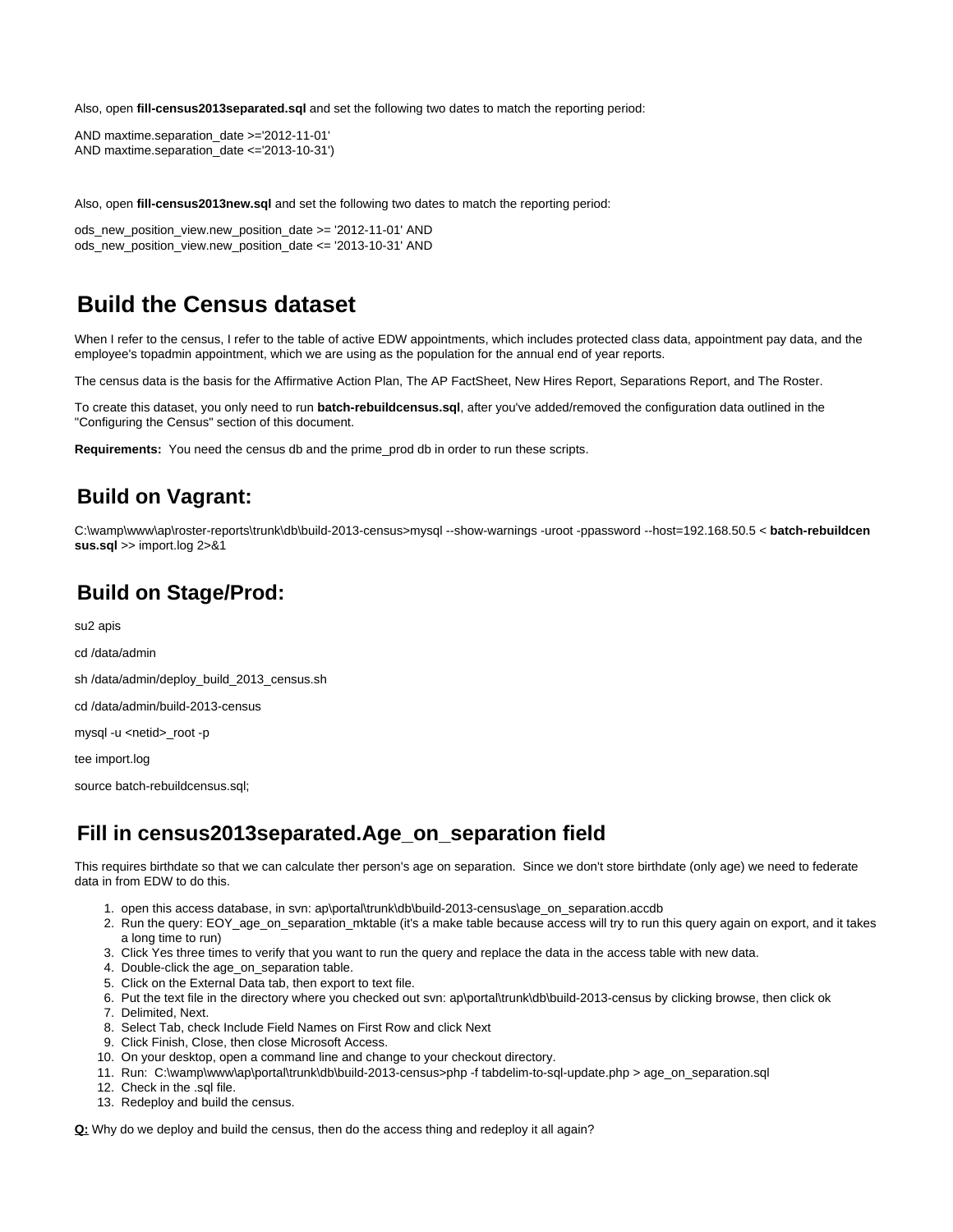**A:** We need to know who has separated, and their separation date, to know what ages to calculate. Even if we incorporated all the separations logic into the access database, it still wouldn't take into account anyone that we manually enter into separations on the census.

# <span id="page-2-0"></span>**Auditing the Census Database**

We have the following audit queries defined. They are stored in svn: ap\portal\trunk\db\verify-2013-census

## <span id="page-2-1"></span>**Null Gender (SexCode)**

**svn:** ap\portal\trunk\db\verify-2013-census\**gender-null-factsheet.sql**

This answers the question: Is anyone who is on the factsheet missing a gender?

**How do we resolve issues?** If someone shows up on this list, we assign them a binary gender. This is done by editing **fill-update-all-sexcode. sql**

### <span id="page-2-2"></span>**New Hire Appointment Dates**

**svn:** ap\portal\trunk\db\verify-2013-census\**new-hire-appointment-dates.sql**

**This answers the question:** Do we have people whom we have reported in the previous year as new hires, in the current reporting year new hire population?

How do we resolve issues? If someone is showing up on this list and shouldn't be, they should be removed from census2013new using "Removing someone from New Hires" in this document.

In 2013, the only people who showed up were supposed to be there, as they changed categories from Instructional to Professorial during the reporting period, and this is considered a new hire in our End of Year reporting.

## <span id="page-2-3"></span>**Prime Promotions Not In Census**

**svn:** ap\portal\trunk\db\verify-2013-census\**prime-promotions-not-in-census.sql**

**This answers the question:** Is there anyone who has been promoted in Prime, who are not included in the Promotions End of Year report?

#### **Possible resolutions:**

1) Have me manually add the Person to the Promotions Report

2) Do nothing, the person is on the Separations Report but not the Promotions Report

**How do we resolve issues?** People will show up on this audit if they have an award of tenure as a promotion action in Prime. Award of tenure is not reportable on the End of Year report, so ignore these (the Rank for both years will be the same).

If the census2013\_jcc field is null, that means the person likely needs to be added to the census (use "Adding people to the Census" in this document)

You may also need to refer to "Forcing someone to be included in Promotions" in this document, or using the specialcases table to change the report, outlined in "Configuration Tables For Portal Reports."

This query contains the sql logic used in the front end to determine promotions. If function getNumberOfProfessorialInstructionalPromotions(\$year) or function getNumberOfClinicalAffiliatePromotions(\$year) in svn: ap\portal\trunk\www\application\portal\models\factsheet\_model.php is updated, then this query may need to be changed to reflect that as well.

The most common problem here is that people were promoted during the year but were not active on the census date. This case is easy to spot because census2013\_jcc will be null. Determine if these people should be reported, and add them to the census population using the instructions in this document.

You may also see that someone's jcc has changed in Prime (previous\_jcc/promoted\_jcc columns), but census2012\_jcc and census2013\_jcc fields don't match the promoted fields. Use the instructions in this document to change the persons jcc in the census population.

## <span id="page-2-4"></span>**Prime Separations Not In Census**

**svn:** ap\portal\trunk\db\verify-2013-census\**prime-separations-not-in-census.sql**

**This answers the question:** Is there anyone who has a Separation personnel action in Prime, who is not listed in the separations report?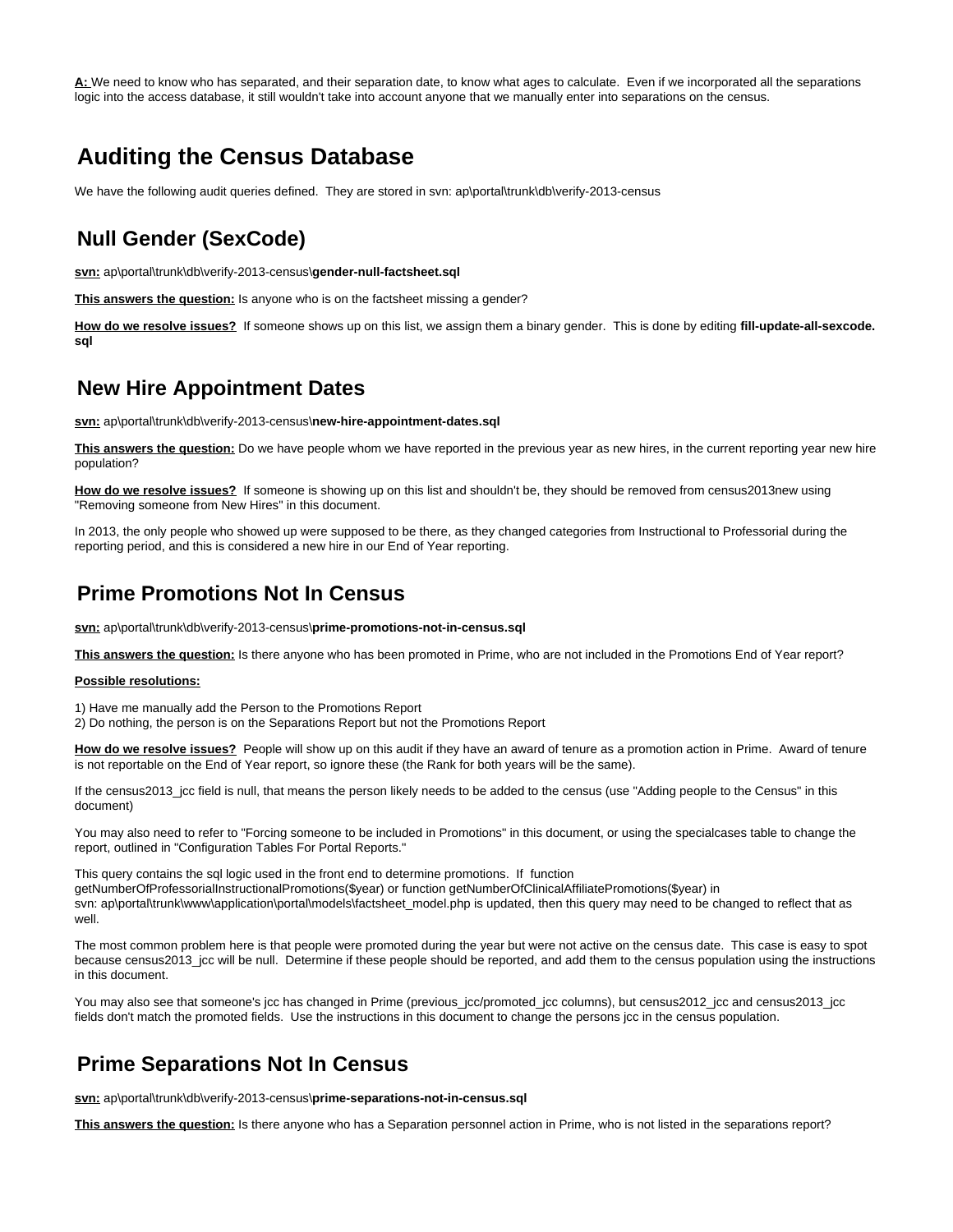**How do we resolve issues?** If someone is listed in the audit and we want them to be included in the End of Year Separations report, first check to make sure that they are not in the census (census2013\_jcc will be null). Refer to "Removing people from the Census" in this document; if they have a Separation personnel action in Prime that should fix it, otherwise refer to "Forcing someone to be included in Separations."

To be included on the census separations report, faculty have to pass the diff test and have a separation personnel action:

The diff test is that they were in the Factsheet population last year AND either:

- 1. Active, but were not in the factsheet population this year,
- 2. Active, but changed tracks
- 3. Not-active (no entry in the census table)

So, for example, if they are separated in Prime but are showing up as Active in the census, then follow the instructions on this page to delete them from the census, and rebuild the census database.

## <span id="page-3-0"></span>**Census Separations with No Prime Separation Action**

**svn:** ap\portal\trunk\db\verify-2013-census\**census-separated-no-prime-separation-action.sql**

**This answers the question:** Is there anyone who **would** show up on the separation report, if only they had been separated in Prime?

#### **Possible resolutions:**

1) Separate the person in Prime so they show on the Separations Report.

2) Notify me that they should be included on the separations report, but should not have a separation action in Prime.

3) Have unit fix appointment data in HEPPS, and also let me know what the correct data is.

4) Do nothing, the person won't show in the Separations report.

**How do we resolve issues?** Determine if any of the people on this audit should be included in the End of Year Separations report. If so, refer to "Forcing someone to be included in Separations" in this document.

Some of the people on this report may have accurate data in both systems and still not be considered Separations for reporting purposes.

## <span id="page-3-1"></span>**VRI people not in Census Separations**

**svn:** ap\portal\trunk\db\verify-2013-census\**in-vri-not-in-separations.sql**

**This answers the question:** Is there anyone who has accepted VRI with a retirement date in the reporting period, who are not in the census2013separated table?

How do we resolve issues? If someone is listed in the audit and we want them to be included in the End of Year Separations report, first check to make sure that they are not in the census (census2013\_jcc will be null). Refer to "Removing people from the Census" in this document; if they have a Separation personnel action in Prime that should fix it, otherwise refer to "Forcing someone to be included in Separations."

Retirement\_date is from the VRI manager.

census2012\_jcc and census2013\_jcc will be null if they were not in the census population during that year.

separation\_type\_name, separation\_reason\_name, separation\_date fields are the separation information from Prime. If these are null it means that person has no separation reasons.

### <span id="page-3-2"></span>**Prime New Positions not in Census New Hires**

**svn:** ap\portal\trunk\db\verify-2013-census\**prime-new-positions-not-in-census2013new.sql**

**This answers the question:** Is there anyone who has had a New Position Personnel Action entered in Prime, but who are not showing up in the New Hires Report?

#### **Possible resolutions:**

1) Notify me that they should be included on the New Hires Report, but that data as entered is correct (I will add them to the New Hires Report manually)

2) Have unit/ahr fix appointment data in HEPPS/Prime, and also let me know what the correct data is.

3) Do nothing, the person won't show in the New Hires Report.

**How do we resolve issues?** If someone is listed in the audit and you want them to show up on the End of Year New Hires report, then first make sure they are in the census correctly (the census2013\_jcc will be null or will not match the prime\_jcc column). If null, refer to "Adding people to the Census" section of this document, if the census data is incorrect, refer to the "Changing peoples Census data" section of this document.

<span id="page-3-3"></span>Some of the people on this report may have accurate data in both systems and still not be considered New Hires for reporting purposes.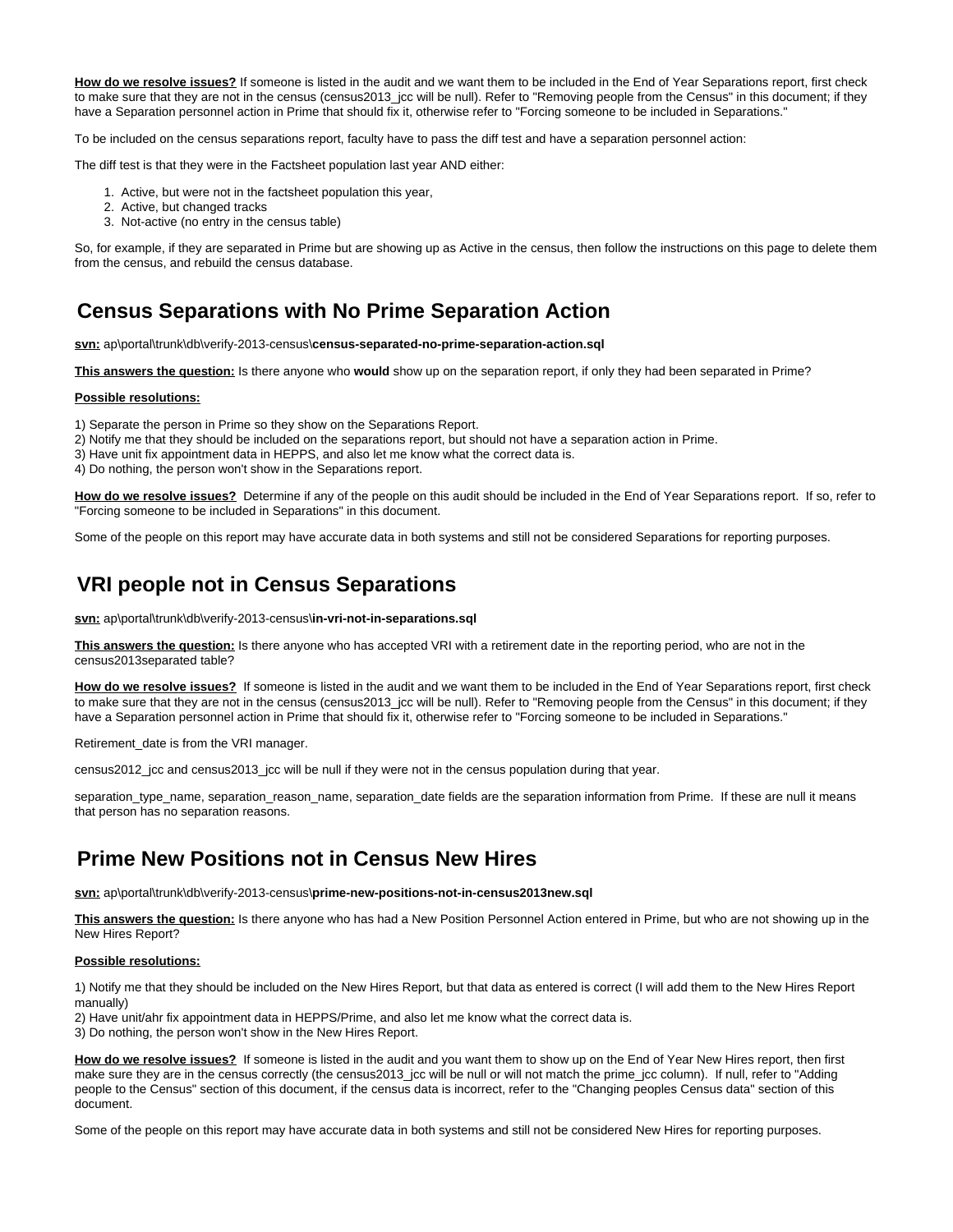# **In Census New Hires not in Prime New Positions**

**svn:** ap\portal\trunk\db\verify-2013-census\**census2013new-not-in-prime-new-positions.sql**

**This answers the question:** Is there anyone who will show up on the New Hires report, but do not have a New Position Personnel Action in Prime?

#### **Possible resolutions:**

1) Notify me that they should not be included on the New Hires Report, but that data as entered is correct (I will remove them from the New Hires Report manually)

- 2) Have unit/ahr fix appointment data in HEPPS/Prime, and also let me know what the correct data is.
- 3) Do nothing, the person will show in the New Hires Report.

**How do we resolve issues?** If someone is listed on this audit and you do not want them to show up on the End of Year New Hires report, then first make sure they are in the census correctly (the census2013\_jcc will be null or will not match the prime\_jcc column). If null, refer to "Adding people to the Census" section of this document, if the census data is incorrect, refer to the "Changing peoples Census data" section of this document. If the data in the current census is correct they may be showing up as a new hire because they were not in the last census. In this case, make sure they are not reported as a new hire by following the instructions in the "Removing someone from New Hires" section of this document.

Some of the people on this report may have accurate data in both systems and still not be considered New Hires for reporting purposes.

# <span id="page-4-0"></span>**Age on Separation is missing**

**svn:** ap\portal\trunk\db\verify-2013-census\**age\_on\_separation\_is\_null.sql**

**This answers the question:** Is there anyone who will show up on the portions of the Separation report which show age, but for whom Age\_on\_separation is not filled in?

**How do we resolve issues?** Re-run the Microsoft Access-based process for calculating the Age\_on\_separation data, check it into SVN and rebuild the census.

# <span id="page-4-1"></span>**Configuring the Census**

Due to data entry errors in HEPPS or Prime, you may need to force people to be included or excluded from certain datasets.

# <span id="page-4-2"></span>**Removing people from the Census**

Add the EID's you wish to remove to the file **fill-census2013-removefrom2013.sql**

# <span id="page-4-3"></span>**Adding people to the Census**

This is trickier because we need data to insert.

First, edit **download-edw-data-2013-supplemental.sql** to include the EID's you wish to search for. This file allows for appointment marked inactive in EDW, and also doesn't check appointment start and end dates in EDW. If this doesn't catch everyone, try changing the record effective dates at the top of the query to be later than the census date.

Note, if you can't get **download-edw-data-2013-supplemental.sql** to download the data you see in Opus, then you should either wait for a paycalc to update HumanResources, or use **download-edw-data-2013-supplemental-fallback1.sql** with a connection to the ODS views (which are updated daily): ucssqlc1db1.admin.washington.edu,4358. This will not catch PII data (fields which are denoted by returning the field name). You may find running **download-edw-data-2013-supplemental-fallback2.sql** against the normal HumanResources database useful for pulling those fields, then combine the two outputs in Excel to get the most accurate data.

Once you have at least one appointment for everyone, load that data into an Excel spreadsheet. In Excel, delete extra appointments so that the file is unique by EID, then edit the appointment to closely match the correct data as you can.

When this is done, save the file to tab delimited, and use **tabdelim-to-sqlinsert.php** to create the **fill-census2013-addto2013.sql** file.

# <span id="page-4-4"></span>**Changing peoples Census data**

<span id="page-4-5"></span>If you want to change someones Census data, then add them both to the **fill-census2013-removefrom2013.sql** file and also get the correct data into the **fill-census2013-addto2013.sql.**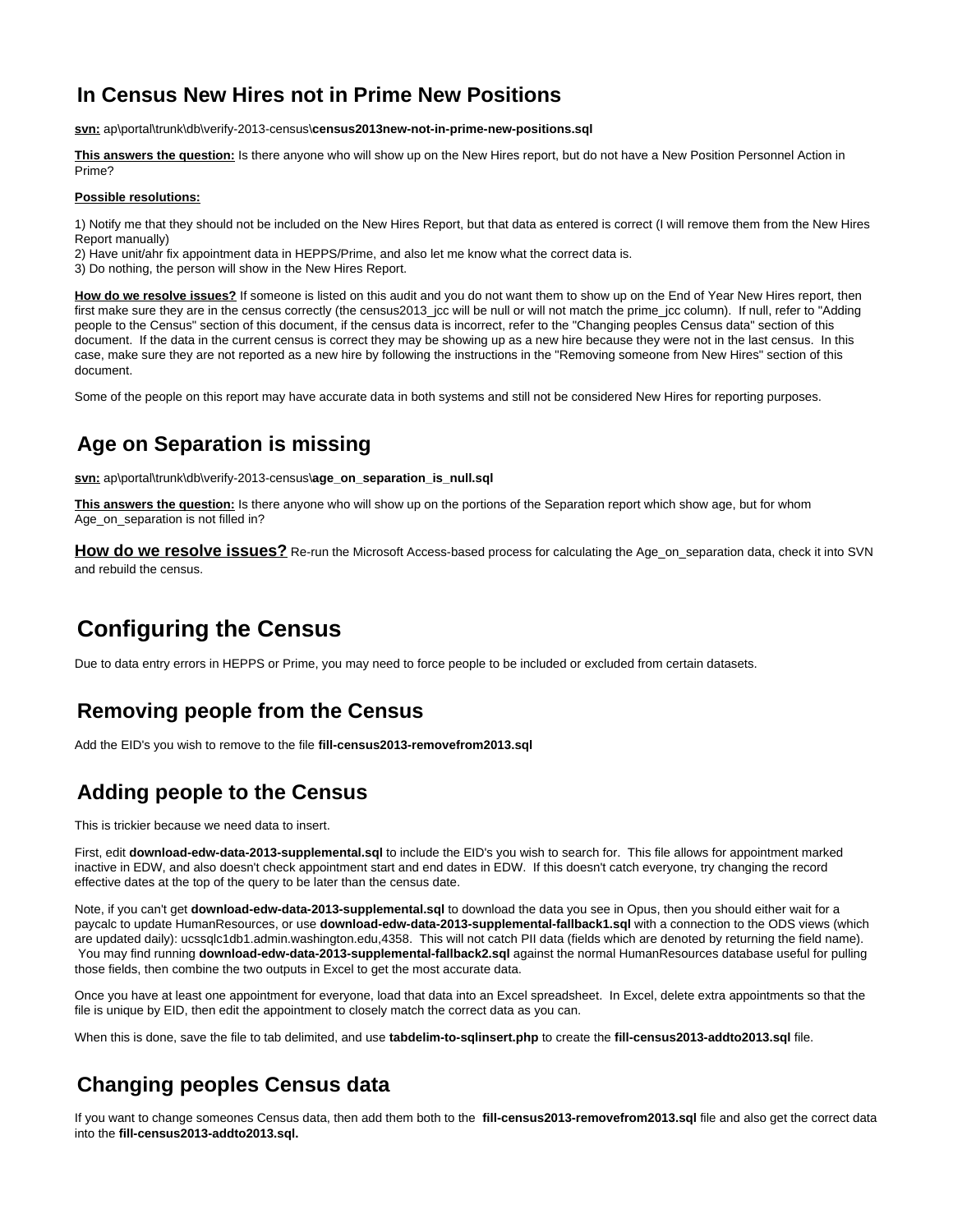# **Forcing someone to be included in Separations**

If you've ensured that someone has an appointment last year and no appointment this year, and they are not in the census2012separated table, the reason is because they have not been separated in Prime.

Force them to be included by adding the EID to **fill-census2013separated.sql**. Then, edit **fill-census2013separated-addsepreasons.sql** to create separation reason data for those people. Separation Date should be the end-date of the appointment.

# <span id="page-5-0"></span>**Forcing someone to be included in Promotions**

If you have a situation where someone has been promoted and then later separated, they will only show up in the separations report. In this case, you do want the promoted person to be absent from the census population, but also show up in the census2013changes table so they are also counted as a promotion.

Force them to be included by filling in the appropriate information in **fill-census2013changes-addto2013.sql**. This is trickier because we need data to insert.

First, edit **download-edw-data-2013-supplemental.sql** to include the EID's you wish to search for. This file allows for appointment marked inactive in EDW, and also doesn't check appointment start and end dates in EDW. If this doesn't catch everyone, try changing the record effective dates at the top of the query to be later than the census date.

Once you have at least one appointment for everyone, load that data into an Excel spreadsheet. In Excel, delete extra appointments so that the file is unique by EID, then edit the appointment to closely match the correct data as you can. Use the spreadsheet **fill-census2013changes-add to2013.xlsx** because this file has more collumns in it than the other tables. You need to be sure to line up the data you pull with the 2013 collumns, leaving the other ones empty. Then, fill in the 2012 collumns by cutting and pasting from the census2012 table.

When this is done, save the file to tab delimited, and use **tabdelim-to-sqlinsert.php** to create the **fill-census2013-addto2013.sql** file.

Now, if you are including them in Promotions because they were also separated, you should update the separation data to be the appointment that they were separated from (ie, the appointment which they were promoted into). Do this by adding their eid to **update-separated-from-chan ges.sql**.

## <span id="page-5-1"></span>**Removing someone from New Hires**

Add the EID's you wish to remove to the delete statement at the bottom of the file **fill-census2013new.sql**

# <span id="page-5-2"></span>**Configuration Tables For Portal Reports**

### <span id="page-5-3"></span>**DeptOrgLookup and CollegeOrgLookup**

DeptOrgLookup and CollegeOrgLookup are used to modify the Org structure to be something which is reportable.

Edit CollegeOrgNameMod or DepartmentOrgNameMod to be the appropriate reporting name, if the name is wrong in Prime or HEPPS.

To group multiple org codes together, change the CollegeOrgCodeMod and CollegeOrgNameMod to be the same, desired, org code and name..

### <span id="page-5-4"></span>**jccs**

The jccs table is used to group JCC's together into larger reporting groups and determines if JCC's are included in certain reports. It also contains labels used in the Roster and Factsheet.

<span id="page-5-5"></span>**JCC**

Key value, used to join to the census dataset.

<span id="page-5-6"></span>**Rank**

Used in reporting query views.

<span id="page-5-7"></span>**Category**

Category is used to build the New Hires and Separations report. If this data element is changed you must follow the instructions in the Applying Configuration section of this document.

<span id="page-5-8"></span>**Track**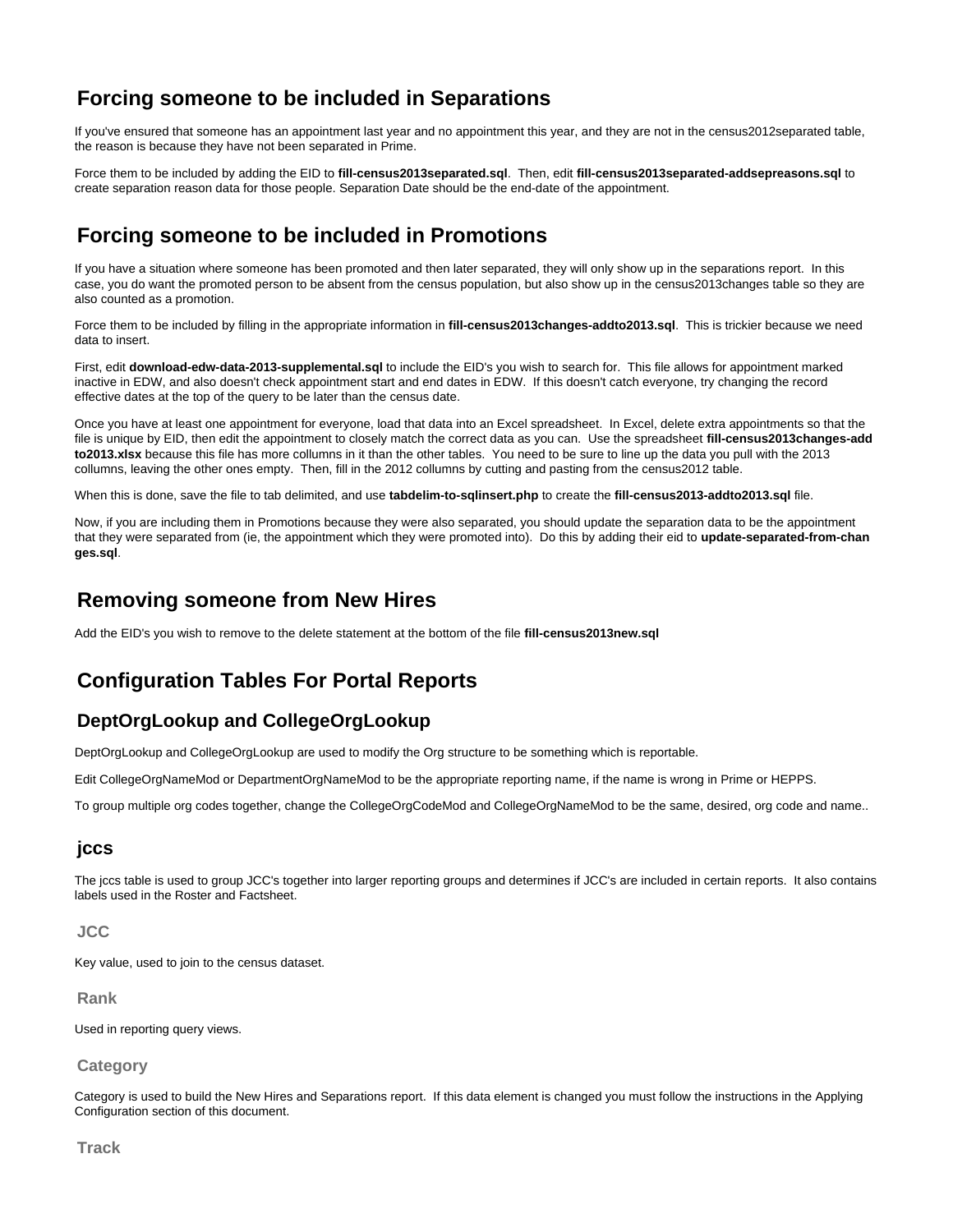Used in reporting query views.

### <span id="page-6-0"></span>**Roster**

Determines inclusion in the Roster. Allowed values are 'Yes', 'No'

### <span id="page-6-1"></span>**RosterGroup**

Groups JCC's into special groups for the Roster. This is also used as the label in the report.

See [roster-groupings-2013.xlsx](https://wiki.cac.washington.edu/download/attachments/55026745/roster-groupings-2013.xlsx?version=1&modificationDate=1387239385715&api=v2) for more information.

### <span id="page-6-2"></span>**RosterGroupOrder**

Controls the ordering of the JCC's on the report. Default is to set this to be the same for all JCC's in a Group (which then orders the Groups), After that JCC is used for ordering.

See [roster-groupings-2013.xlsx](https://wiki.cac.washington.edu/download/attachments/55026745/roster-groupings-2013.xlsx?version=1&modificationDate=1387239385715&api=v2) for more information.

### <span id="page-6-3"></span>**RosterLabel**

This is how the title shows up on the Roster. If one sets two JCC's to have the exact same value for the RosterLabel and the RosterGroupOrder, then those two JCC's will be combined on the report.

See [roster-groupings-2013.xlsx](https://wiki.cac.washington.edu/download/attachments/55026745/roster-groupings-2013.xlsx?version=1&modificationDate=1387239385715&api=v2) for more information.

#### <span id="page-6-4"></span>**FactSheet**

Determines inclusion in the Fact Sheet. Allowed values are 'Yes', 'No'

FactSheet is used to build the New Hires and Separations report. If this data element is changed you must follow the instructions in the Applying Configuration section of this document.

<span id="page-6-5"></span>**FactSheetLabel**

Can be changed if we want to display Title differently on the FactSheet.

## <span id="page-6-6"></span>**Applying Configuration**

You need to rebuild the census. Follow the instructions in the "Build the Census Dataset" section of this document.

# <span id="page-6-7"></span>**Tweaking Reports**

You may need to tweak a report in the portal front end if the "truth" is more complex than the database can represent. For example, if someone changes jobs twice during the year, and you want to represent that as a promotion in each category.

use the census.specialcases table!

At time of writing only these two reports have specialcases implemented in the query. These are used to include or exclude people from the Num ber Of Promotions Awarded in 2012 report on the portal:

NumberOfClinicalAffiliatePromotions NumberOfProfessorialInstructionalPromotions

Table definitions

| report | year | eid | action |
|--------|------|-----|--------|
|--------|------|-----|--------|